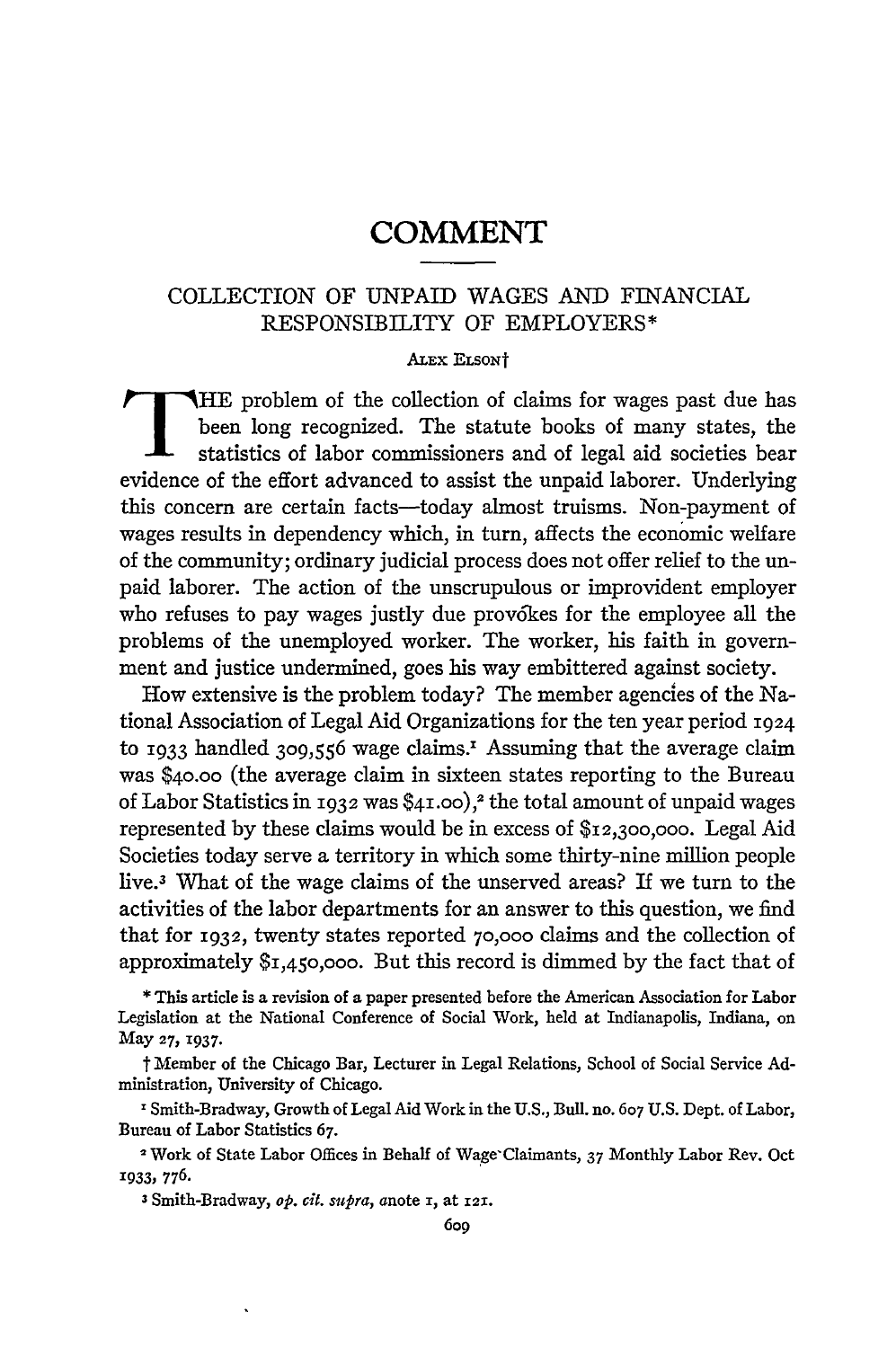the sums collected **\$750,000** was collected in California alone. New York with a wage-earning population far in excess of California reported the collection of slightly more than **\$200,000;** Massachusetts, about **\$5o,00o.** The remaining seventeen states accounted for only **\$450,000.** But in eighteen states labor offices reported no wage claims. <sup>4</sup>

The low amounts collected by the majority of reporting states and the large number of states indicating no wage claims, does not necessarily indicate that in these regions employers are more conscientious and that the problem therefore, does not exist. Rather it indicates that the problem of unpaid wages is not being adequately met. The record of California in contrast to the other states is the best proof of the fact. It is reasonable to believe that in large areas of this country today many unpaid wage earners look in vain for effective assistance.

Legislative attack upon the problem has been along four lines: first, there are statutes which attempt to adjust the judicial process to meet the special needs of wage earners. The expense and delay incident to court procedures is tempered with provisions waiving court costs for poor persons, providing that attorneys fees may be awarded as part of the judgment when wages are sued for, providing as penalty that wages continue for a specific period until paid, and setting up special small claims courts and conciliation tribunals. The second group of laws rely upon the penal sanction and provide for fine and imprisonment for fraudulent overreaching by an employer. A third group of laws, including the Federal Bankruptcy Act, look upon the financial irresponsibility of the employer as the kernel of the evil and protect the wage claim by making it a preferred claim in the case of the insolvency or receivership of the employer and by authorizing execution of a judgment for wage claims against property ordinarily exempt from execution. The fourth and most recent development is found in those laws, patterned after the California law,<sup>5</sup> which seek a remedy first outside the judicial process. These laws specifically empower labor commissioners to settle wage claims. New Mexico, New York, Oregon, Nevada, Utah, Michigan, Washington, Illinois and South Carolina<sup>6</sup> have joined this new move. In one group of states, oper-

**<sup>4</sup>**Work of State Labor Offices in Behalf of Wage Claimants, 37 Monthly Labor Rev. Oct. **1933, 776-9.**

**5** Deering, Calif. General Laws, Act. 4743, 2241 **(1931).**

6MNew Mex. L. 193x, c. **9,** § o; id. 1937, c. iog; N.Y. L. I937, c. **500,** par. i; Ore. L. **X931,** c. 287, as amended by Ore. L. **1933,** c. **279,** 424-27; Nev. Comp. L. 1929, § 2751, amended by Act of **1931,** c. 46; Utah Rev. Stat. x933, title 49, c. 9-a, 634; Utah L. **1937,** c. 6o; Mich. Pub. Acts x935; no. 224; Wash. L. 1935, c. 96; ll. L. 1937, **596;** S.C.L. 1937, no. 643, Governor's Receipt Book for Acts (act not as yet approved).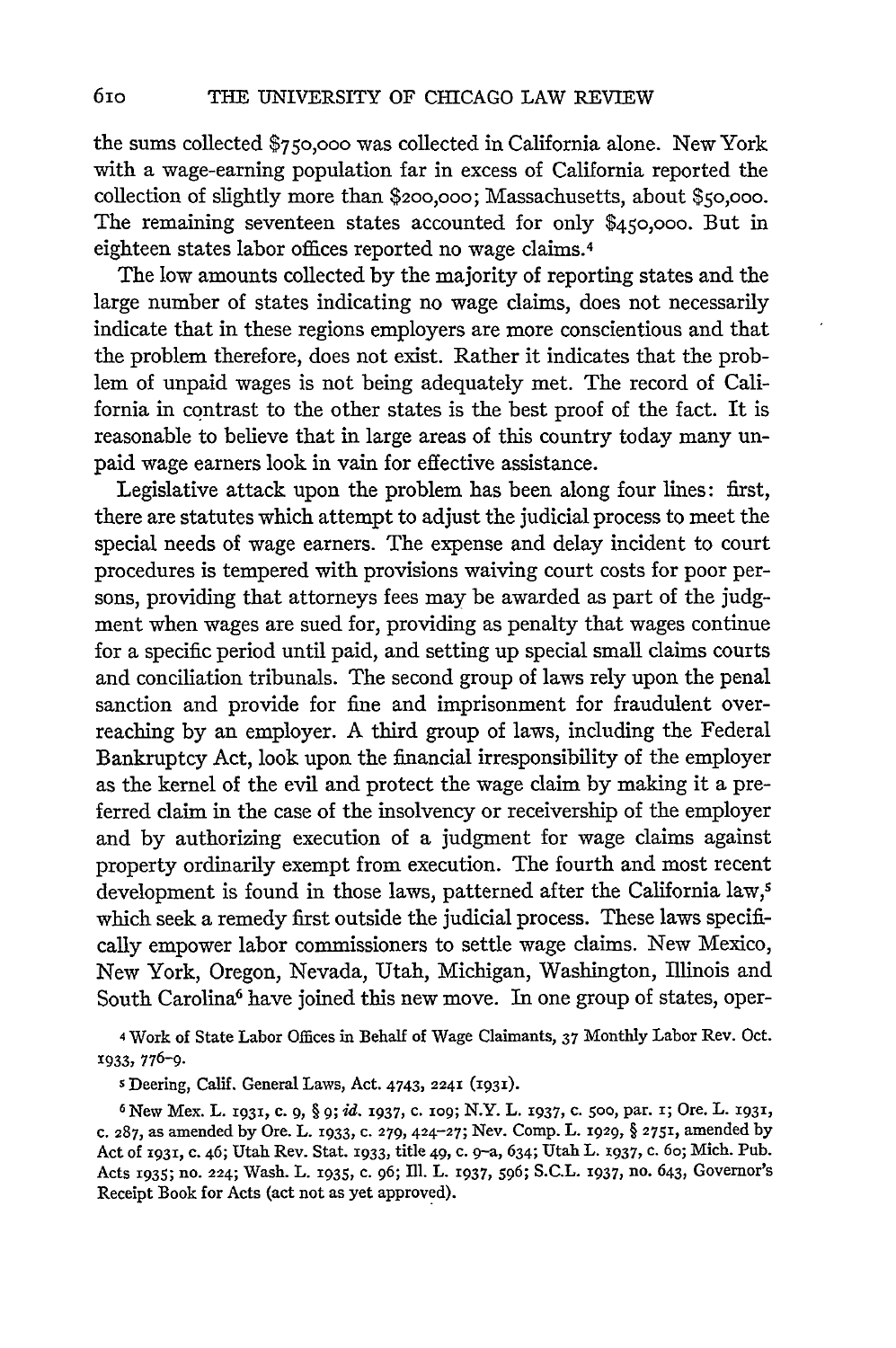## COMMENT

atingwithout legislative sanction, labor commissioners collect wage claims. In **1932,** according to the Bureau of Labor Statistics, these states collected a total of \$68,ooo in unpaid wages.

We do not, as yet, have sufficient information upon which we can evaluate and compare the effectiveness of these various legislative approaches. In the actual prosecution of claims, statutes of the first type offer undoubted assistance. Many an employer in the experience of the writer has paid his debt rather than risk the increased penalty of paying the attorney's fees of the employee or of paying for labor not performed. Many an employee would have been unable to file suit, if compelled to pay costs in advance or attorney's fees. Likewise, there can be no question that the fear of criminal prosecution inhibits the unscrupulous or over-reaching employer. Wage claim preference in cases of insolvency or execution sale goes far to reduce the risk of the employee who works for an honest but financially unsound employer. The last method, that of putting the responsibility of coordinating all activities for collection of wage claims upon an administrative official has, as a result of the California experience, become accepted as the most effective legislative method of meeting the problem.

This fact was recognized in **1927** in the drafting of the model wage claim collection statute, which came about through the combined efforts of the Association of Governmental Labor officials, the National Association of Legal Aid Organizations and the Legal Aid Committee of the American Bar Association. All existing American legislation upon the subject was considered and the best features were brought together in this draft.7 The fundamental premise supporting the draft was expressed by the committee as follows:

"A good wage law must show so many effective teeth that its threat will be ever present to all whom it is meant to curb. Wage claimants as a class pitifully lack the means for enduring even a moderate amount of delay. That law helps them most which forestalls wrongs meditated but yet undone, not confining its effect to the correction of wrongs already done. And since some cases of correction must be encountered and quickly dealt with there is a double reason for giving the administrative agency more than one clear method of inflicting prompt, painful pressure on defaulting employers. The agency should have a set of thumbscrews so assorted as to fit every unfairly grasping hand."'8

The draft provides for prompt payment of wages, for posting of paydays and a summary of the act, for criminal punishment of an employer

**752** Amer. Bar Assn. Rep. 324 (1927). *<sup>8</sup>Id.* at **325.**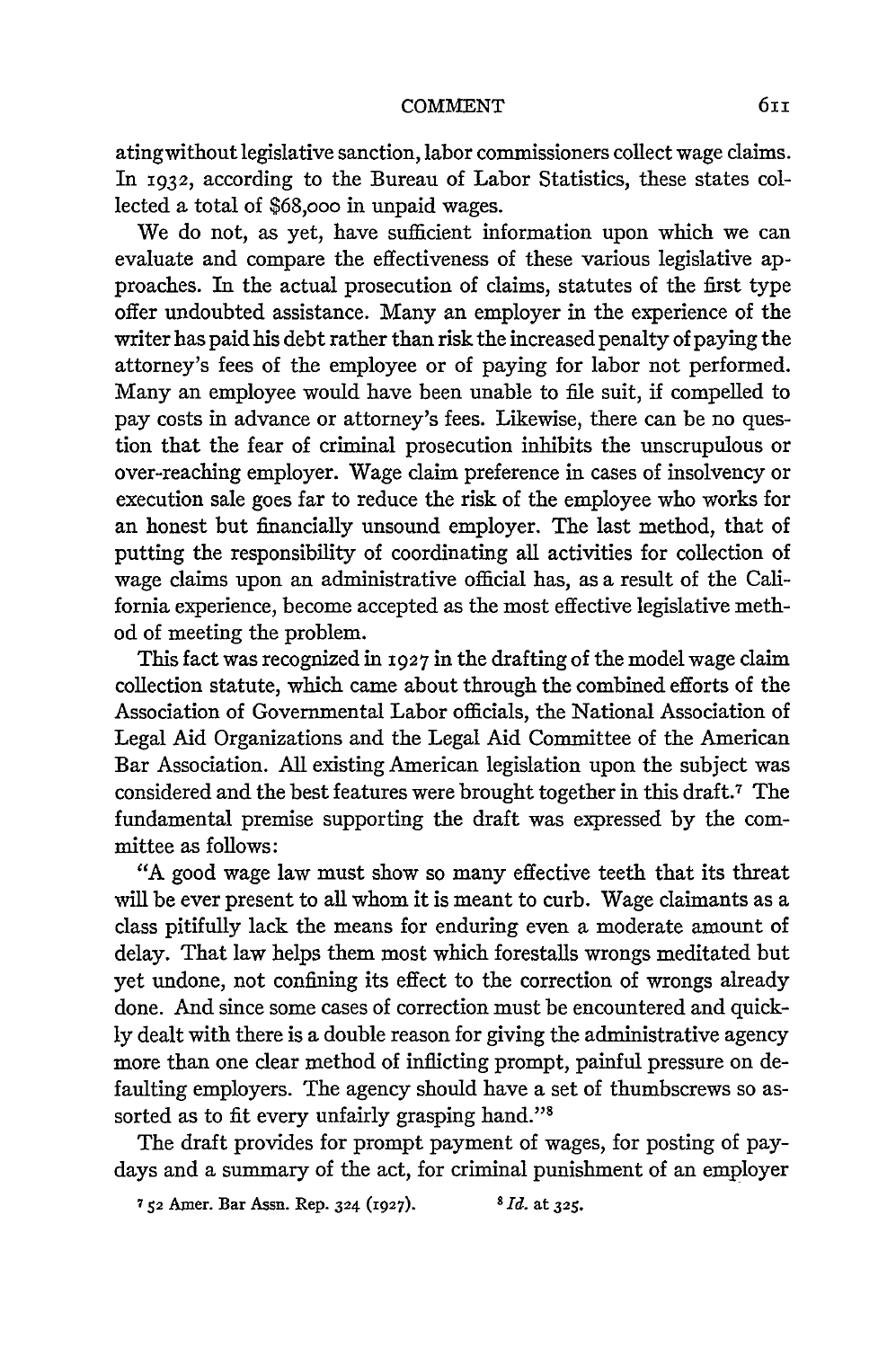who fraudulently refuses to pay for court costs or expenses to an employee, and places the responsibility for enforcement of the act upon the labor commissioner. The labor commissioner may attempt conciliation, may take assignment of wage claims and sue for the employee and may, as a last resort, invoke criminal penalties. Two unusual provisions are included. One, based upon a Colorado statute, enables the commissioner to institute proceedings to forfeit the charter of any corporation violating the act. By means of the second, the commissioner may, after entry of judgment against an employer under the act, require the execution of a bond conditioned upon future compliance with the act. Upon failure to give the bond the commissioner is authorized to apply to a court for an injunction to restrain the employer from doing business in the state.

Considerable study and effort followed the 1927 report. In 1929 and 1931 the Illinois legislature passed bills incorporating most of the provisions of the suggested draft. These bills were vetoed by the Governor upon an opinion of the Attorney General of Illinois that they were unconstitutional. In **1937** a bill was finally enacted which met the approval of the executive.<sup>9</sup> In 1935, Michigan<sup>10</sup> and Washington<sup>11</sup> gave their labor commissioners power to take assignments of wage claims, and sue in behalf of claimants who are without means. Massachusetts<sup>12</sup> extended the coverage of their weekly payment laws to all employees; Maine, to restaurants.<sup>13</sup> New Hampshire applied its law to additional industries and strengthened enforcement sections. 4 Colorado passed a law putting teeth in provisions safeguarding pay-rolls of mining companies.<sup>15</sup> California added to its successful law provisions for protecting the claims of seasonal workers." In 1936 a Louisiana law required wage payments within twenty-four hours to employees who resigned and made it a misdemeanor to employ a person with intent to defraud by failing to pay wages due.<sup>17</sup> Eighteen states gave legislative attention to the problem this year and three states enacted comprehensive statutes.<sup>18</sup>

States which have considered the problem recently and which will do so in the future will be guided in the main by the recommendation of the

**9** Ill. **L.** 1937, **596.** In the short period since the law became effective more than **230o** applications have been filed with the Department of Labor and despite a limited staff more than \$r8,ooo has been collected.

| <sup>10</sup> Mich. Pub. Acts 1935, no. 224. | <sup>14</sup> N.N.L. 1935, c. 69.       |
|----------------------------------------------|-----------------------------------------|
| <sup>11</sup> Wash. L. 1935, c. 96.          | <sup>15</sup> Colo. L. 1935, c. 160.    |
| $12$ Mass. Acts and Resolves 1935, c. 350.   | <sup>16</sup> Calif. Stat. 1935, c. 49. |
| <sup>13</sup> Maine L. 1935, c. 111.         | <sup>17</sup> La. Acts 1936, 563.       |
| $\sim$ 0.000 $\sim$<br>.                     | _ _ _                                   |

**<sup>18</sup>**Language for State Wage Payment and Wage Collection Law (mimeographed) Bull. No. 463 of the Division of Labor Standards, U.S. Dept of Labor, Washington, D.C. **(1937).**

612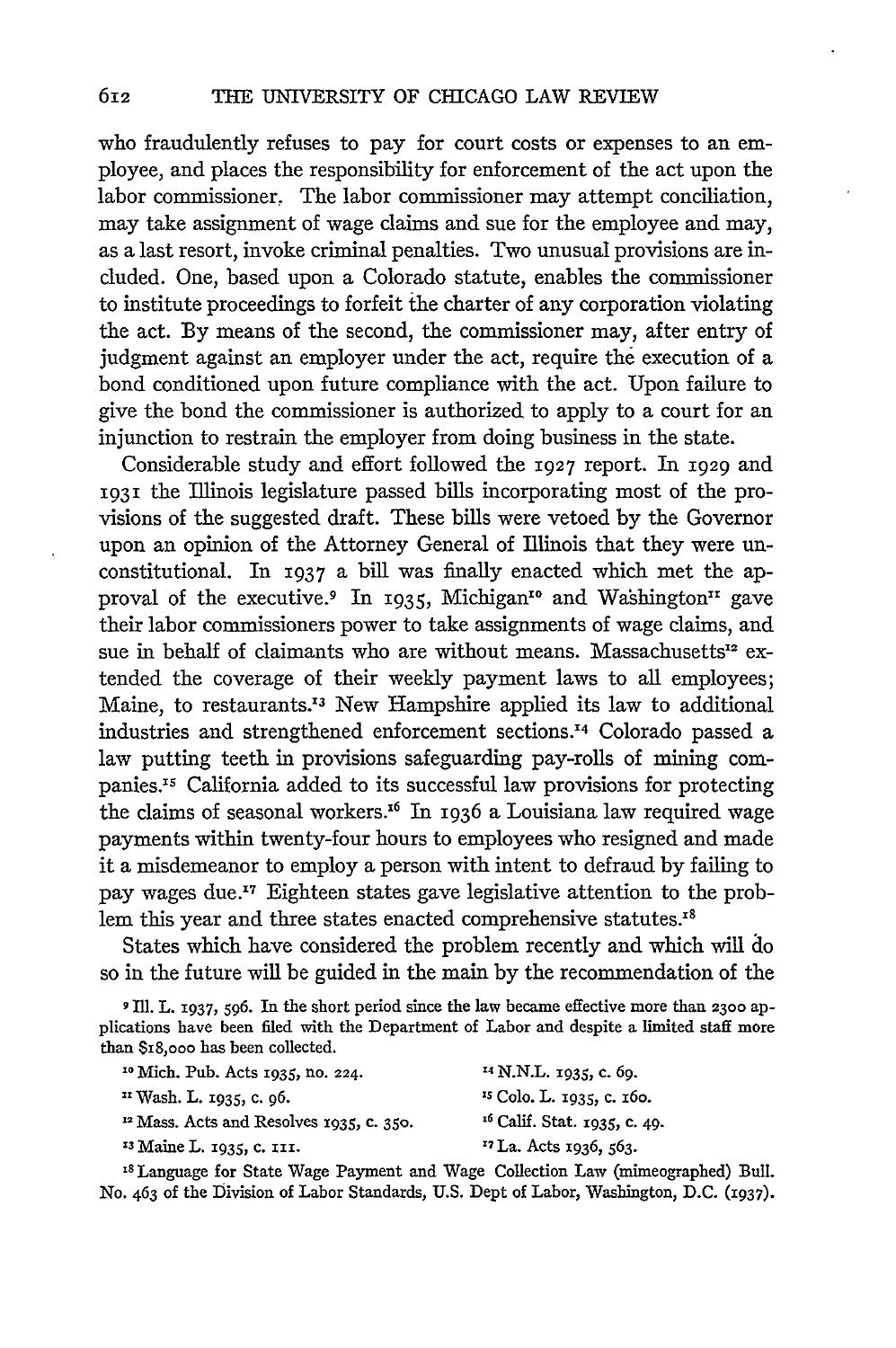International Association of Governmental Labor Officials adopted at the 1936 annual convention and by the Third National Conference on Labor Legislation of last year. These recommendations have been advanced in the form of a draft prepared by a joint committee of both organizations.<sup>19</sup> The standards suggested by the draft include:  $(i)$  payment of wages semimonthly on pay days and at places to be designated in advance by the employer; (2) payment of discharged workers within twenty-four hours, of workers who quit voluntarily within seventy-two hours, of striking employees at the next regular pay day; **(3)** concentration of responsibility in the labor commissioner with power to take assignment of wages and sue thereon in behalf of unpaid employees;  $(4)$  the imposition of a criminal penalty for failure to pay which may also be enforced by the labor commissioner; (5) power of inspection, of subpoenaing records, of administering oaths and examining witnesses. A unique recommendation is that making a general contractor responsible for the pay-rolls of the subcontractors. Undoubtedly many states will word their new statutes after the carefully considered language of the draft prepared by the joint committee.

There is one aspect of the problem of the collection of unpaid wages which in the opinion of the writer needs further thought and emphasis. Assuming a state adopts a law including all or most of the features recommended in the suggested draft, what effective remedy is available to an employee if when he comes for his pay his employer is devoid of resources with which to pay him? The only remedy, the criminal sanction, aside from its value as an inhibitory instrument, will not put money in the pocket of the unpaid worker. The worker, notwithstanding the law, may go without the necessaries of life. According to the National Industrial Conference Board<sup>20</sup> the number of commercial failures in this country average i8,6oo annually. Dun & Bradstreet report, for the year **1932,** 31,822 failures with assets of approximately **5oo** million and liabilities double that amount; for 1935, i1,51o failures with assets of approximately **\$95,000,000** and liabilities double that amount.

How many wage earners are affected by these failures we do not know, but it is reasonable to suppose that a large number are affected. The preference granted to wage claims under the National Bankruptcy Act is of little aid in a no asset case or where the assets are very small. This is brought home with great force when after months of waiting for the end of bankruptcy proceedings the client receives a check for sixty-

**<sup>19</sup> Illinois,** New York and South Carolina, **see** note **6** *supra.*

**<sup>20</sup>** Nat. Ind. Conf. Board Bull. March **io, 1936.**